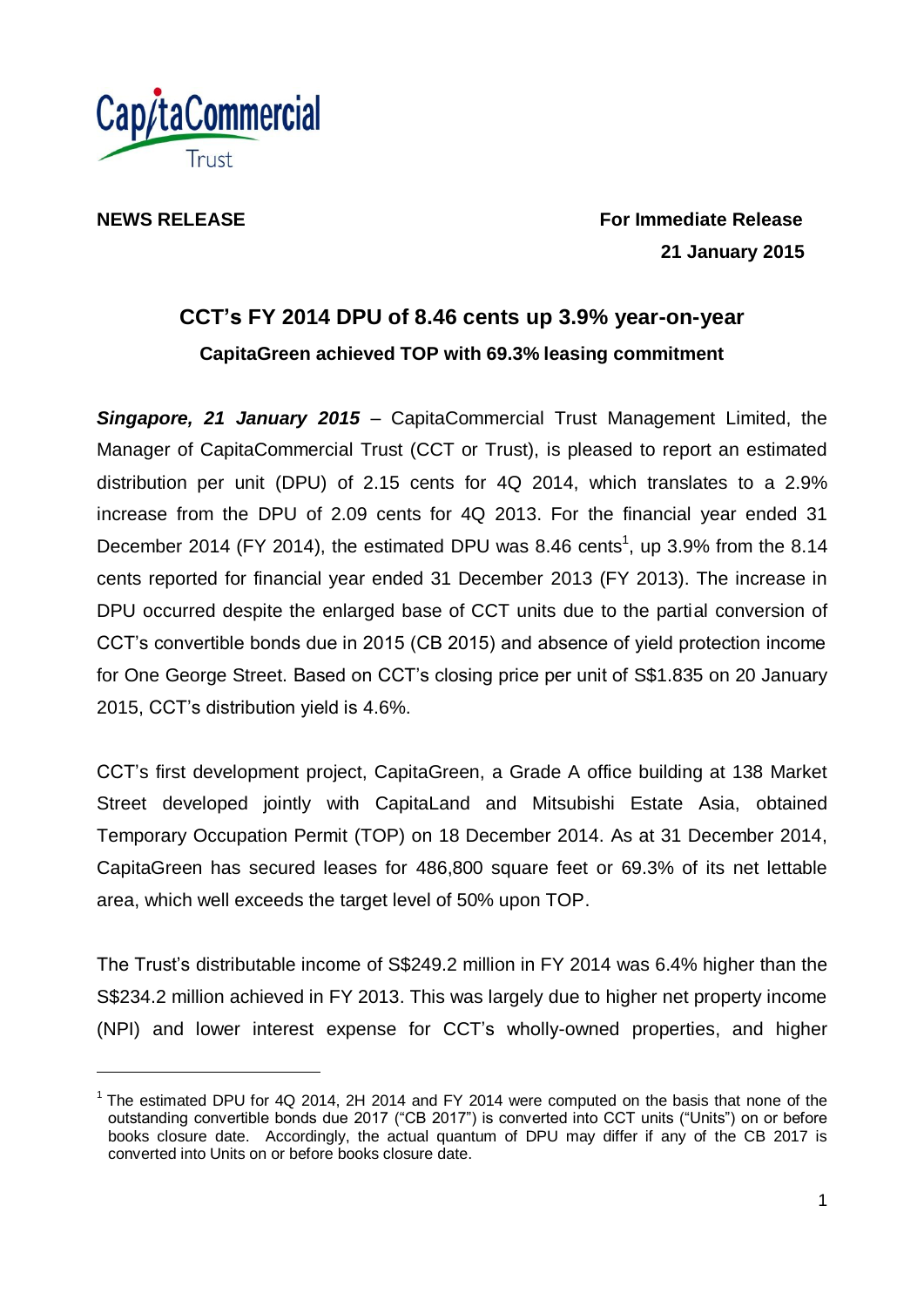distributable income from RCS Trust and Quill Capita Trust. The 4Q 2014 distributable income of S\$63.6 million registered a year-on-year increase of 5.7%.

The estimated DPU for the financial period from 1 July 2014 to 31 December 2014 (2H 2014) is 4.24 cents<sup>12</sup>. Books closure date for 2H 2014 DPU is Thursday, 29 January 2015, and payment for the distribution is expected to be on Wednesday, 25 February 2015.

The Trust's investment properties, including its joint venture interests in Raffles City Singapore and CapitaGreen, have been assessed by independent valuers to be worth S\$7,358.5 million as at 31 December 2014. This translates to an increase in fair value of investment properties of S\$398.7 million or 5.7% compared to that as at 31 December 2013. In this latest valuation, CapitaGreen was assessed as an operating asset instead of a property under construction and largely contributed to the increase in the investment properties' fair value. As at 31 December 2014, the Trust's total deposited property value including other assets was S\$7,633.6 million. This translates to an adjusted net asset value per unit of \$1.71, after deducting the distributable income payable to unitholders.

The Trust's unaudited Consolidated Financial Statements for FY 2014 results are available on its website (www.cct.com.sg) and on SGXNet [\(www.sgx.com\)](http://www.sgx.com/).

l

 $2$  DPU for 2H 2014 of 4.24 cents consisted of the adjusted DPU of 2.09 cents from 2.10 cents for 3Q 2014 and DPU of 2.15 cents for 4Q 2014. The adjustment takes into account the conversion of the principal amount of S\$5.0 million of convertible bonds due 2015 ("CB 2015") into 4.2 million units. The remaining outstanding \$0.3 million of CB 2015 has been fully redeemed by CCT in 4Q 2014. As a result, CB 2015 had been cancelled in their entirely in November 2014.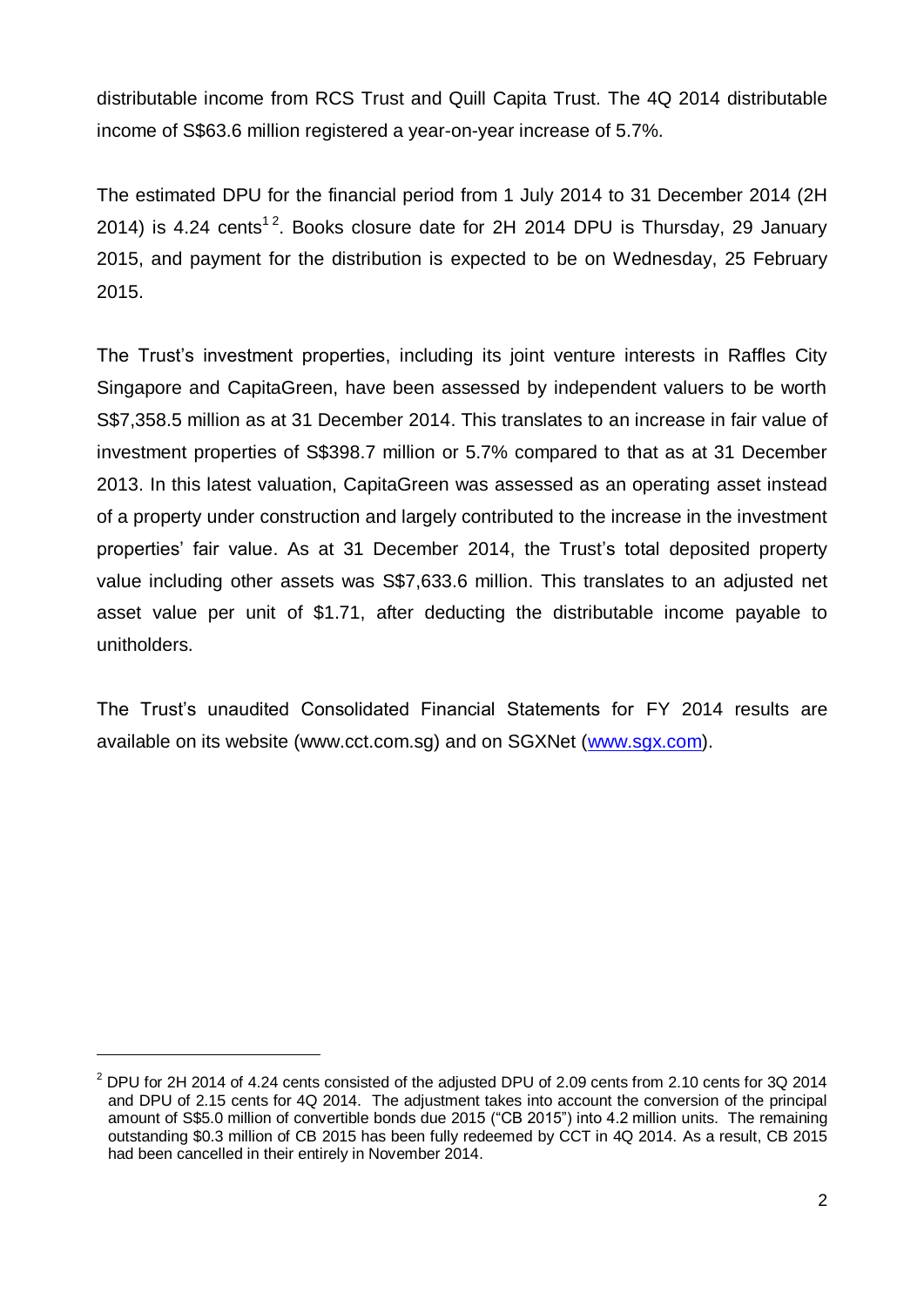|                                          | 2H 2014   | 4Q 2014           | 4Q 2013 | Change<br>% | FY 2014           | FY 2013 | Change<br>℅ |
|------------------------------------------|-----------|-------------------|---------|-------------|-------------------|---------|-------------|
| Gross Revenue (S\$'000)                  | 132.781   | 66.361            | 64.387  | 3.1         | 262,608           | 251,463 | 4.4         |
| Net Property Income (S\$'000)            | 102,549   | 50.646            | 49,167  | 3.0         | 205,249           | 197,121 | 4.1         |
| Distributable Income (S\$'000)           | 125,184   | 63,605            | 60,200  | 5.7         | 249,213           | 234,235 | 6.4         |
| Taxable (S\$'000)                        | 123.499   | 61,920            | 60,200  | 2.9         | 245,178           | 232,568 | 5.4         |
| Tax-exempt (S\$'000)                     | 1,685     | 1,685             |         | <b>NM</b>   | 4.035             | 1,667   | <b>NM</b>   |
| Distribution Per Unit ("DPU")<br>(cents) | 4.24 $12$ | 2.15 <sup>1</sup> | 2.09    | 2.9         | 8.46 <sup>1</sup> | 8.14    | 3.9         |
| Taxable (cents)                          | 4.19      | 2.10              | 2.09    | 0.5         | 8.33              | 8.14    | 2.3         |
| Tax-exempt (cents)                       | 0.05      | 0.05              |         | <b>NM</b>   | 0.13              |         | <b>NM</b>   |

Notes:

 4Q 2013 and FY 2013 had been restated with the adoption of Financial Reporting Standards ("FRS") 111 Joint Arrangements (please refer to paragraph 5 of Financial Statements). The adoption of FRS 111 has no impact on the total return for the period after tax and distributable income to CCT unitholders.

NM – Not meaningful

Mr Soo Kok Leng, Chairman of the Manager, said, "CCT achieved an excellent set of results in 2014, generating stable growth in DPU through our proactive asset and portfolio management strategy. We were able to grow DPU through healthy rent reversions within the Trust's existing portfolio, and keep our operating costs within reasonable range without compromising the quality of our maintenance and customer service. In addition, our proactive capital management of the CB 2015 resulted in their cancellation ahead of maturity."

Mr Soo added, "Our strategy to create value through development has yielded positive results demonstrated by the notable increase in the Trust's net asset value following the completion of CapitaGreen. We expect CapitaGreen's occupancy to stabilise in the second half of 2015 and contribute to distributable income in 2016. Although CCT currently owns 40.0% interest in CapitaGreen, we have a call option to purchase the remaining 60.0% interest from our joint venture partners within three years after the building's achieving TOP. Continuing with our disciplined approach to acquisitions, we will assess the timing of the exercise of the call option with a view to enhancing the value for CCT unitholders."

About 83% of CCT's total borrowings are on fixed interest rate, which limits exposure to interest rate fluctuation and provides certainty in interest expense. The Trust has a robust balance sheet with a low gearing at 29.3%. Assuming a gearing of 40.0%, CCT has debt headroom of S\$1.3 billion as well as the financial flexibility to execute potential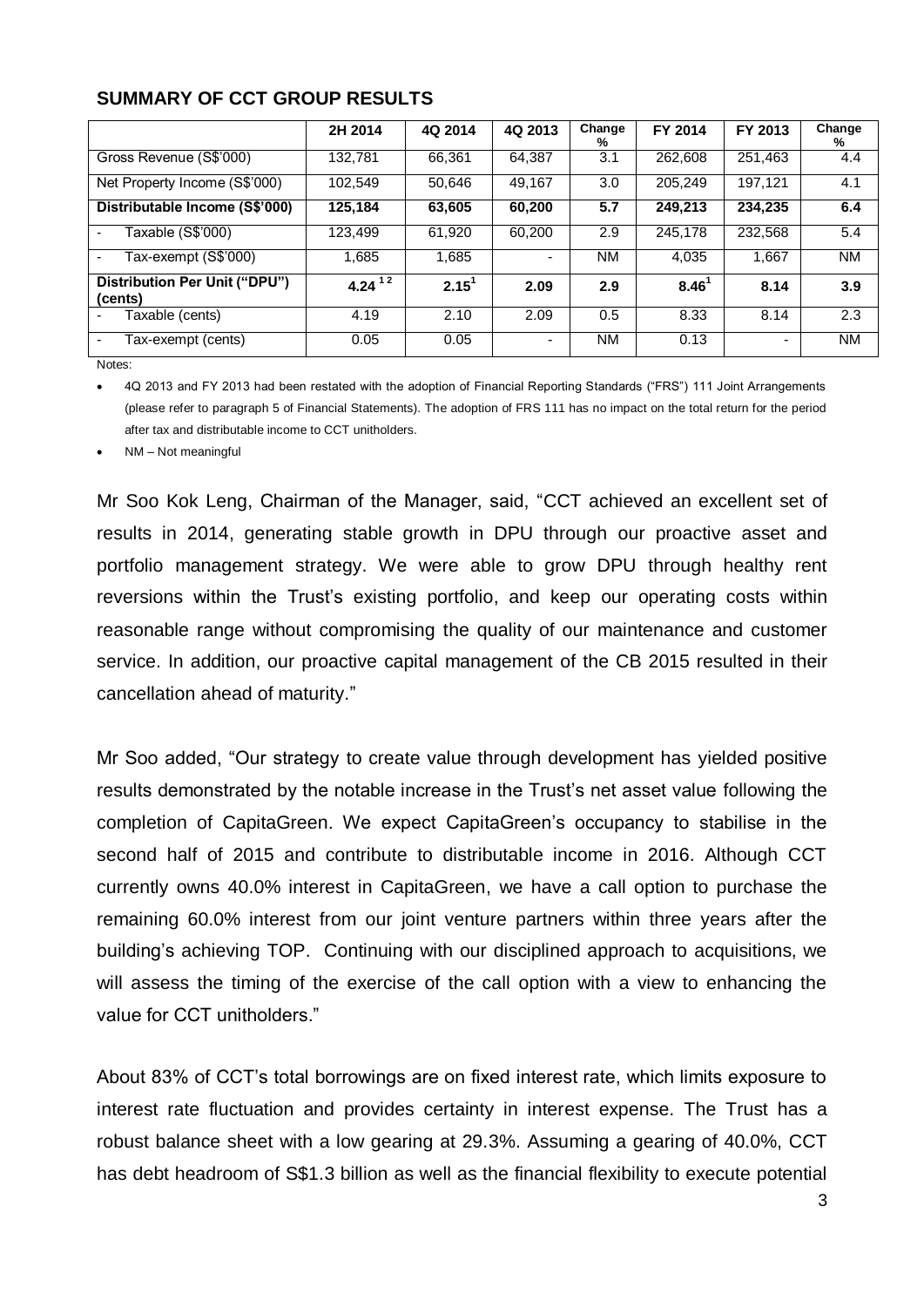growth opportunities. For the total S\$270.0 million of multicurrency Medium Term Notes (MTN) due in 2015, the Trust has sufficient standby facilities to refinance them.

Ms Lynette Leong, Chief Executive Officer of the Manager, said "In FY 2014, CCT's portfolio of buildings achieved higher occupancy and signing rents that were greater than expired rents. Including the committed rents of CapitaGreen, the monthly average office rent of CCT's office portfolio increased by 5.9% from \$8.13 per square foot in 4Q 2013 to S\$8.61 per square foot in 4Q 2014. We will continue with our proactive leasing approach for leases expiring in 2015."

Ms Leong added, "We are pleased to have achieved 69.3% committed occupancy for CapitaGreen shortly after the building's TOP, which well exceeds our target of 50.0%. CCT's other properties have registered a robust committed occupancy of 99.5% underpinned by our high tenant retention rate of 86% in 2014. When combined with CapitaGreen, CCT's portfolio committed occupancy is 96.8% which is above the market occupancy rate of 95.7% in 4Q 2014. We are also delighted to have achieved monthly rent of as high as S\$16 per square foot at CapitaGreen which bears testament to this ultra-modern building's appeal to tenants desiring a superior office address. We target to attain 100% committed occupancy by end 2015."

An aggregate of 430,000 square feet of new leases and renewals was signed in 4Q 2014, including the lease renewal for a major tenant. Excluding CapitaGreen, approximately 900,000 square feet of new leases and renewals were signed in FY 2014, of which 15% were new leases. New demand in CCT's portfolio was supported by tenants from diverse trade sectors including Banking, Insurance and Financial Services; Energy, Commodities, Maritime and Logistics; and Business Consultancy, IT, Media and Telecommunications. New and renewed tenants for 4Q 2014 included GIC Private Limited, Robert Walters (Singapore) Pte Ltd, Egon Zehnder International Pte Ltd, D'Amico Shipping Singapore Pte Ltd, RedPine Capital International Holdings Pte Ltd and Ashmore Investment Management (Singapore) Pte Ltd.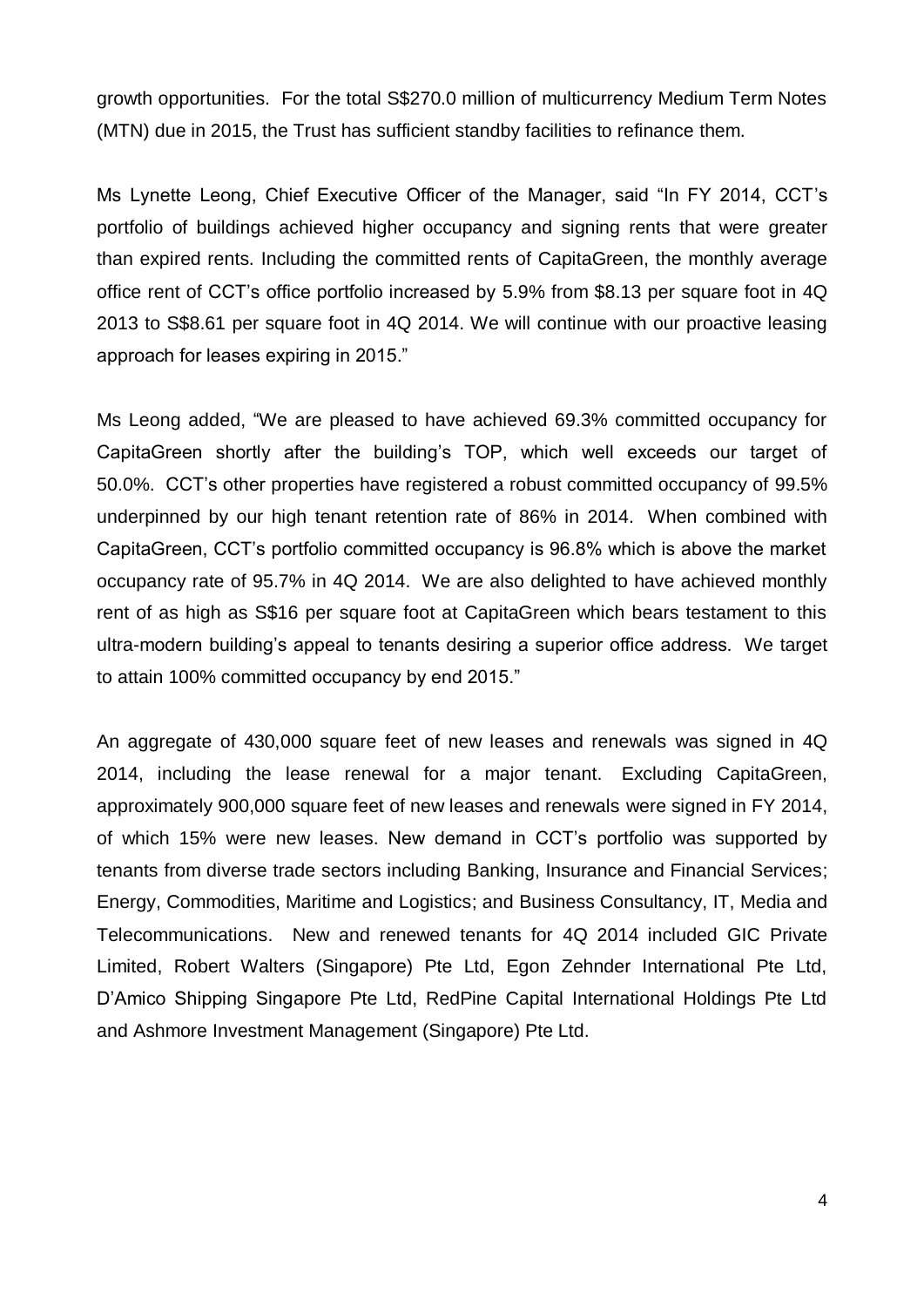## **Outlook for Singapore Office Market**

Based on industry statistics<sup>3</sup>, Grade A office occupancy dipped slightly from 95.7% as at 3Q 2014 to 94.2% in 4Q 2014. This can be partly attributed to new market supply. Grade A office monthly rent per square foot increased by 2.3% from S\$10.95 as at 3Q 2014 to S\$11.20 as at 4Q 2014, and grew by 14.9% year-on-year. The island-wide office net absorption for 4Q 2014 was approximately 438,000 square feet, bringing the annual net absorption to 1.1 million square feet, which is generally in line with the 10-year market average of 1.5 million square feet. Given the limited new CBD Core office supply in 2015, the office market rent is expected to continue to rise. The rate of growth will depend on the volume of office demand against the next wave of gross new supply which will come on-stream from the second half of 2016. The annual average gross new supply<sup>4</sup> is estimated to be 1.1 million square feet from 2015 to 2019, which is comparable to the five-year historical market average net absorption<sup>5</sup> of 1.0 million square feet from 2009 to 2013 (post-global financial crisis).

## **Value Creation through Asset Enhancement Initiatives**

CCT undertakes asset enhancement initiatives (AEIs) to enhance the value of its assets and portfolio. The S\$32.3 million AEI at Raffles City Tower was completed as scheduled in June 2014, achieving a return on investment (ROI) of 9.3%, well above the targeted ROI of 8.6%. On-going asset enhancement works at Capital Tower were expanded in scope but kept within the same budget of S\$40.0 million and are expected to complete in 4Q 2015. The projected ROI for Capital Tower AEI is 7.8%.

To-date, the main and mezzanine lobbies of the building have been upgraded. Newly installed security turnstiles were activated in September 2014 and self-registration kiosks began operation. The VIP lift and lift lobbies have also been upgraded, while upgrading of restrooms has been completed for 36 out of 40 floors. Capital Tower's committed occupancy rate is 100% as at 31 December 2014.

 $-$  END  $-$ 

 $\overline{a}$ 

<sup>3</sup> Source: CBRE Pte. Ltd.

<sup>&</sup>lt;sup>4</sup> Source for gross new supply in CBD: Jones Lang LaSalle and CBRE Pte. Ltd.

<sup>&</sup>lt;sup>5</sup> Source: Urban Redevelopment Authority (4Q 2014 data not released yet)